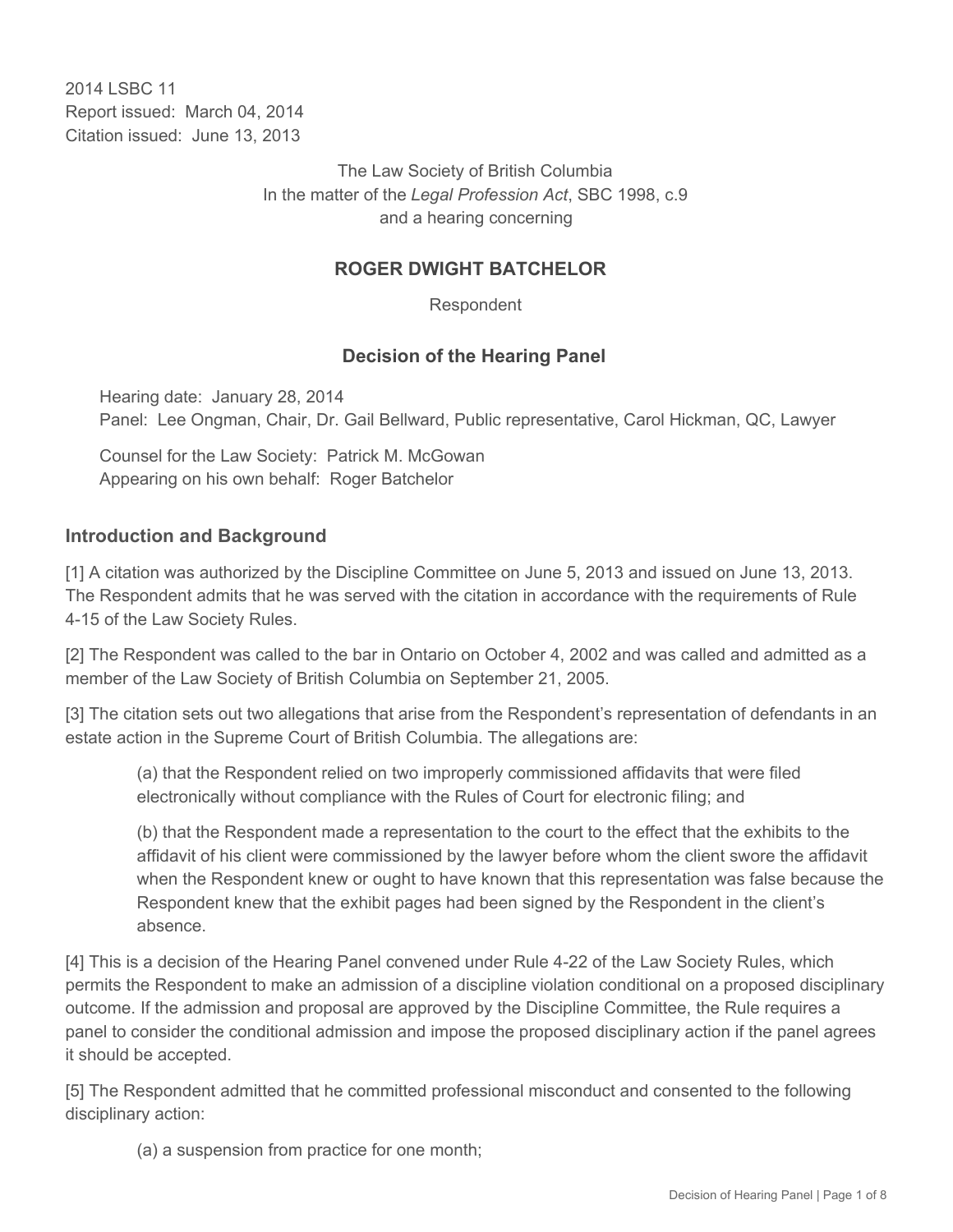(b) costs in the amount of \$2,000.

#### **Issues**

[6] The issues for the Hearing Panel are:

- (a) whether the Respondent's admission of professional misconduct is acceptable; and
- (b) whether the proposed disciplinary action is appropriate and acceptable.

# Facts

[7] An agreed Statement of Facts was filed in these proceedings. The following are the relevant facts that have been agreed to.

## **Allegation 1**

[8] Mr. Batchelor admits that, in the course of representing the defendants in a BC Supreme Court Action, he relied on two affidavits that he knew were improperly commissioned and that he knew were filed electronically without compliance with the Rules of Court respecting electronic filing. In particular, Mr. Batchelor's conduct included the following:

(a) he provided an affidavit to his client, to be commissioned before a notary in Hawaii in January 2012 (the "January Affidavit"), having already signed the exhibits to that affidavit;

(b) he caused the January Affidavit to be filed electronically without complying with the requirements set out in Rules 23-3(6) and (7) of the Supreme Court Rules. Specifically, Mr. Batchelor did not possess the original January Affidavit when he caused the copy of the January Affidavit to be filed electronically as required by Rule 23-3(7). Further, Mr. Batchelor did not compare the signature on the copy of the January Affidavit to the original or the copy of the January Affidavit to the original prior to electronic filing as required by Rule 23-3(6) and as he indicated he had done on the Electronic Filing Statement;

(c) he did not respond to or address concerns raised by opposing counsel in a letter dated June 4, 2012 regarding the commissioning of the January Affidavit;

(d) when Mr. Batchelor provided an affidavit to his client to be commissioned before a lawyer in Winnipeg in August 2012 (the "August Affidavit"), he did not provide copies of the exhibits with the affidavit, nor did he instruct her that the affidavit must be commissioned together with the exhibits to the affidavit;

(e) when Mr. Batchelor received the sworn August Affidavit back from his client without exhibits, he attached and signed the exhibits to the August Affidavit in the absence of his client who had previously sworn the August Affidavit before a lawyer in Winnipeg;

(f) he caused the August Affidavit to be filed electronically without complying with the requirements set out in Rules 23-3(6) and (7) of the Supreme Court Rules. Specifically, Mr. Batchelor did not possess the original August Affidavit when he caused the copy of the August Affidavit to be filed electronically as required by Rule 23-3(7). Further, Mr. Batchelor did not compare the signature on the copy of the August Affidavit to the original or the copy of the August Affidavit to the original prior to electronic filing as required by Rule 23-3(6) and as he indicated he had done on the Electronic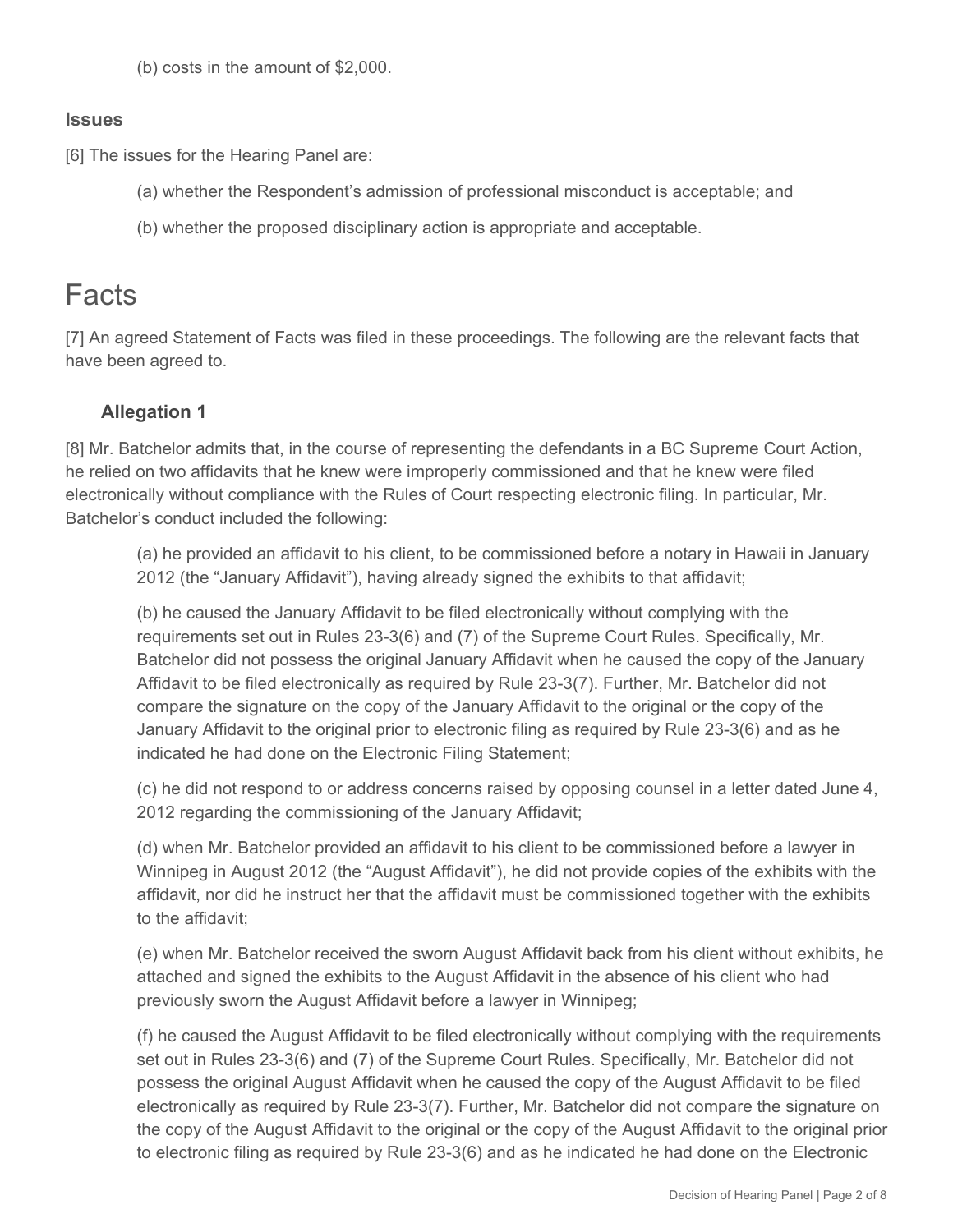Filing Statement.

[9] The Respondent admits that his conduct as set out in the previous paragraph amounts to professional misconduct.

# **Allegation 2**

[10] Mr. Batchelor admits that, on August 14, 2013, in the course of representing the defendant, he made representations to the court to the effect that the exhibits to the affidavit of his client, filed on August 9, 2012 (the August Affidavit), were commissioned by the lawyer before whom his client swore the affidavit. These representations were false. At the time Mr. Batchelor made these representations, he did not know them to be true and ought to have known that they were false because he signed the exhibits himself five days earlier in the absence of his client.

[11] The Respondent admits that his conduct as set out in the previous paragraph amounts to professional misconduct.

# **Professional Conduct Record**

[12] The Respondent is an experienced practitioner. His professional conduct record in British Columbia shows nine recommendations from the Practice Standards Committee in 2010, a conduct review in 2012, and a citation in September 2012.

# **Analysis**

[13] It is well established that the test for professional misconduct is whether the facts as made out disclose a marked departure from that conduct the Law Society expects from its members. If so, it is professional misconduct. This test, set out in *Law Society of BC v. Martin*, 2005 LSBC 16, has been applied consistently in disciplinary hearings thereafter.

[14] In our view, the Respondent's conduct is without a doubt a marked departure from the standards that the Law Society expects of its members. Members of the profession are officers of the court and as such the defenders of the Rule of Law, which is inherent in the office and in their duties. Confidence in the court's ability to fairly and judiciously view and receive evidence is eroded when sworn affidavits are falsified.

[15] The legal authority in considering whether to accept or reject a proposal for disciplinary action under Rule 4-22, set out in *Law Society of BC v. Rai*, 2011 LSBC 02, in essence states that, in considering a matter, the panel must be satisfied that the proposed admission on the substantive matter is appropriate and must also be satisfied that the proposed disciplinary action is acceptable. *Rai* is the authority for the proposition that a specified disciplinary action is acceptable if it is in the range of a fair and reasonable disciplinary action in all the circumstances.

[16] The Law Society submits that the proposed disciplinary action is within the range of a fair and reasonable disciplinary action and cites a variety of cases to set out the range of penalties. Those authorities will be summarized later in this decision.

[17] The Law Society also submits that, in the case of *Law Society of BC v. Ogilvie*, [1999] LSBC 17, the panel identified a non-exhaustive list of factors as worthy of general consideration in disciplinary proceedings and suggests that protection of the public (including public confidence in the disciplinary process and public confidence in lawyers generally) and the rehabilitation of the Respondent, are two factors that play an important role.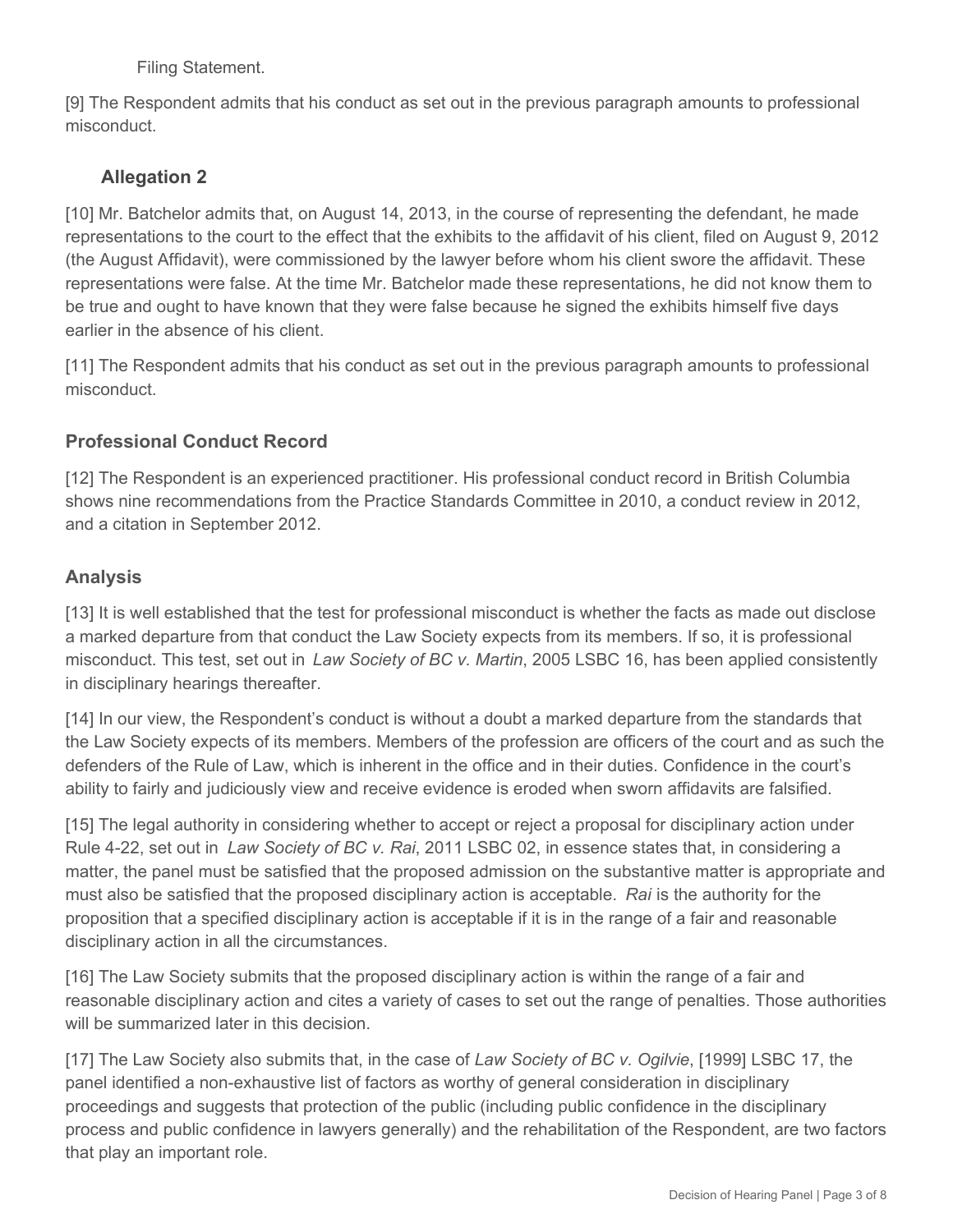[18] In *Ogilvie*, the non-exhaustive list of factors to consider in discipline proceedings are:

- (a) the nature and gravity of the conduct proven;
- (b) the age and experience of the respondent;
- (c) the previous character of the respondent, including details of prior discipline;
- (d) the impact upon the victim;
- (e) the advantage gained, or to be gained, by the respondent;
- (f) the number of times the offending conduct occurred;

(g) whether the respondent has acknowledged the misconduct and taken steps to disclose and redress the wrong and the presence or absence of other mitigating circumstances;

(h) the possibility of remediating or rehabilitating the respondent;

(i) the impact on the respondent of criminal or other sanctions or penalties;

- (j) the impact of the proposed penalty on the respondent;
- (k) the need for specific and general deterrence;
- (l) the need to ensure the public's confidence in the integrity of the profession; and
- (m) the range of penalties imposed in similar cases.

[19] The Panel considers the following to be of most importance in this case:

- (a) the nature and gravity of the misconduct;
- (b) the need to ensure the public's confidence in the profession;
- (c) prior discipline history; and
- (d) the range of penalties imposed in similar cases.

#### **Public confidence in the profession**

[20] Practising law is an honour and a privilege afforded to a very small percentage of society, and with it comes significant responsibilities. Three of the most serious responsibilities are managing trust funds, providing undertakings and upholding the duty to the court. Lawyers are officers of the court, and as officers of the court, lawyers make representations to the court on which the Judges and Registry staff must be able to rely. Our court system functions only because lawyers are officers of the court and the court can rely on the representations they make. Those representations are the foundation of the important decisions the judiciary makes that directly impact the lives of those members of the public involved in the court process. There is no room for a cavalier attitude, sloppy practice, or dishonesty when it comes to these hallmarks of our legal system.

[21] The Agreed Statement of Facts shows the Respondent prepared affidavits for his clients to sign, he received the signed affidavits, and he knew the exhibits were not properly signed by the lawyer who commissioned the affidavit because he in fact was the lawyer whose signature is on the exhibits. The Respondent represented to the court upon questioning by the Judge that the exhibits were sworn in front of the lawyer who commissioned the affidavit. In addition, the Respondent proceeded to electronically file the documents for court use, and in the filing is an inherent undertaking to the court and court Registry that the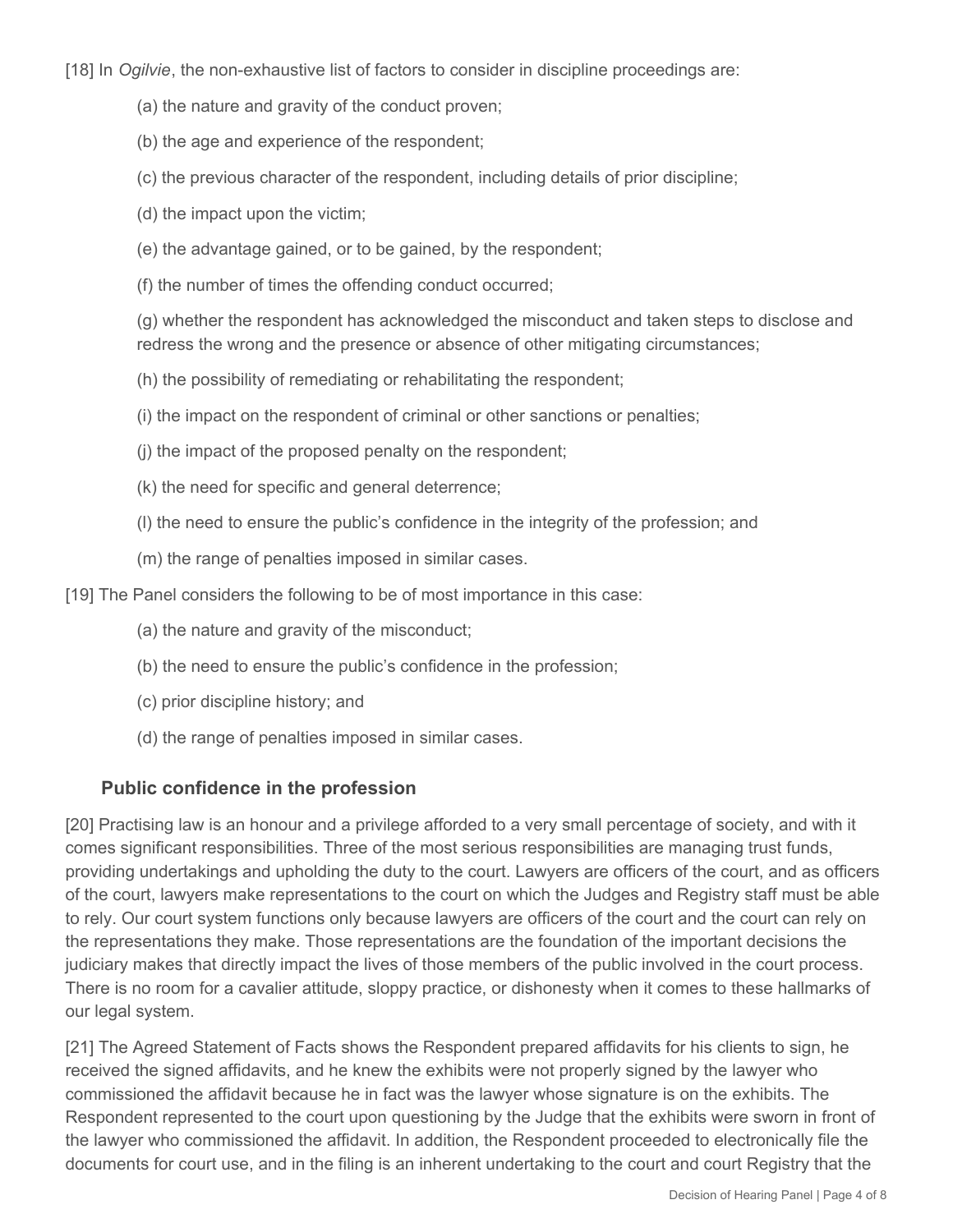lawyer has complied with the Rules in the documents being filed in the proper format. The seriousness of this misconduct cannot be overstated.

## **Range of penalties for similar conduct**

[22] Counsel for the Law Society refers to seven Canadian decisions, many of which also refer to other similar decisions, to support accepting the proposed discipline action. The Respondent has not submitted additional decisions. They are reproduced here:

[23] *Law Society of BC v. Nielsen*, 2007 LSBC 35:

(a) The respondent altered an exhibit to the affidavit of his client, without the client's knowledge or consent, after the affidavit had already been sworn, and filed the affidavit as though properly sworn. The respondent also submitted a consent order for entry knowing that his client had not consented to the order. The respondent admitted to a disciplinary violation and consented to disciplinary action pursuant to Rule 4-22.

- (b) Disciplinary history: not mentioned.
- (c) Disciplinary action: reprimand and \$10,000 fine.
- (d) Costs: \$5,000.

[24] *Law Society of BC v. Chiang*, 2013 LSBC 28 (under review):

(a) The respondent, in representing a company in which she had a significant personal financial interest before the Supreme Court of British Columbia, intentionally misled the court by seeking relief on short leave that went beyond that permitted by the order granting short leave. The respondent refused to acknowledge any wrongdoing and "engaged in a vitriolic attack on the motives and behaviour of the Law Society."

- (b) Disciplinary history: one previous conduct review.
- (c) Disciplinary action: one month suspension.
- (d) Costs: \$10,000.

[25] *Law Society of BC v. Galambos*, 2007 LSBC 31:

(a) The respondent misled the court by incorrectly advising the court that the respondent to an application for short leave had been served with certain documents relating to the application. At the time these representations were made, the respondent did not know if the documents had been served. Upon learning that the documents had not been served, the respondent made no effort to correct this error. The respondent in this matter admitted that his conduct amounted to professional misconduct; it does not appear that the respondent consented to a penalty pursuant to Rule 4-22.

- (b) Disciplinary history: not mentioned.
- (c) Disciplinary action: one month suspension.
- (d) Costs: \$3,000.

[26] *Law Society of BC v. Walters*, 2005 LSBC 39:

(a) The respondent deliberately left the date upon which her client's affidavit was sworn blank so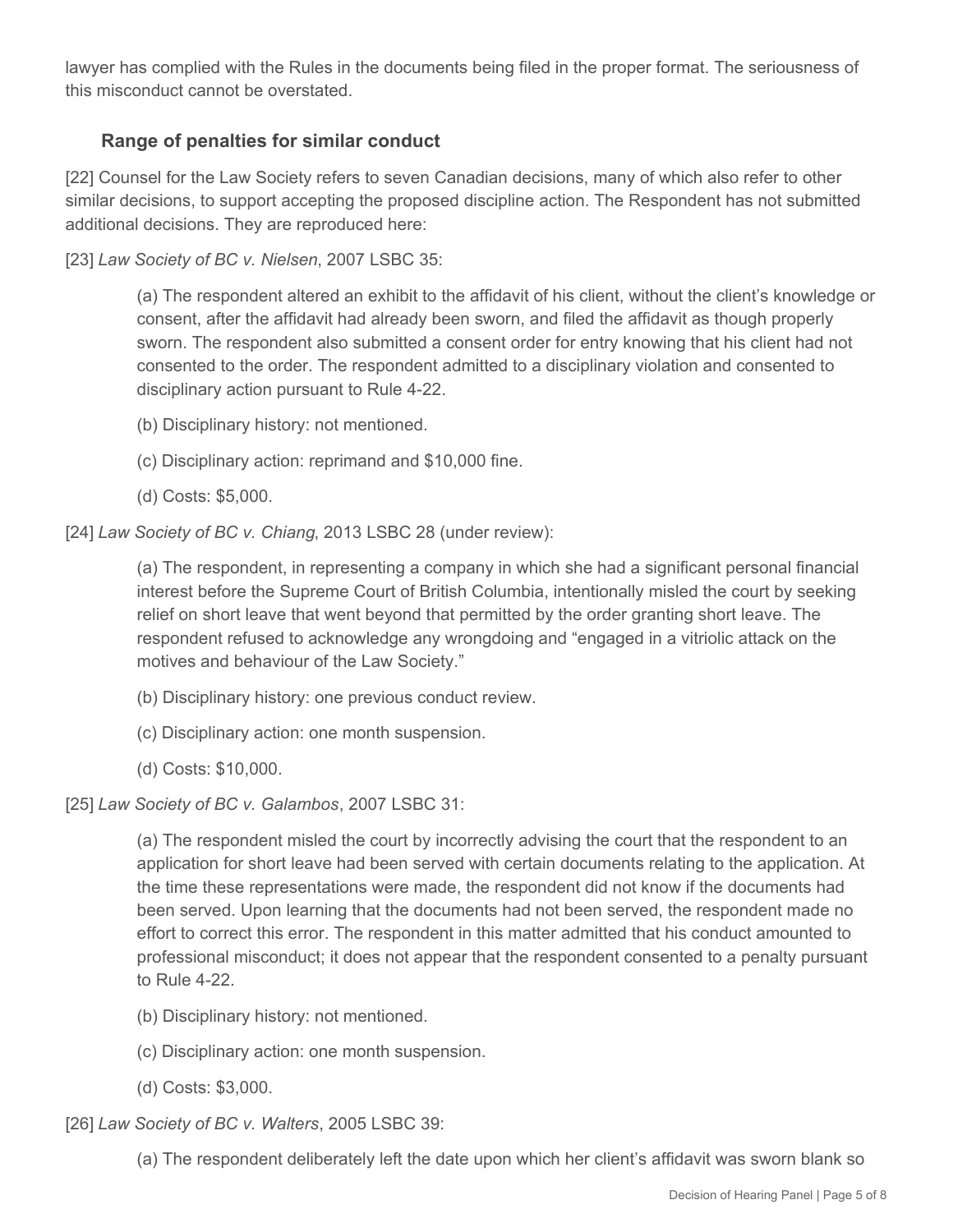that an incorrect date could be inserted at a later time. The respondent admitted that her conduct amounted to professional misconduct but was not in agreement with counsel for the Law Society as to the appropriate penalty.

(b) Disciplinary history: previous conduct review relating to two incidents, one involving a conflict of interest and the other a threat to commence civil and criminal proceedings against a third party in the course of representing a client.

(c) Disciplinary action: \$3,000 fine.

(d) Costs: \$3,500.

[27] *Law Society of BC v. Hart*, 2007 LSBC 50:

(a) The respondent permitted his client to swear an affidavit he knew to contain incorrect statements, or failed to correct the affidavit upon learning that it contained incorrect statements. The respondent relied upon the affidavit in the BC Supreme Court and failed to advise the court of the inaccuracies, despite advising the client he would do so. The respondent admitted that his conduct amounted to professional misconduct.

(b) Disciplinary history: three conduct reviews, two citations.

(c) Disciplinary action: \$2,000 fine.

(d) Costs: \$1,500.

[28] *Law Society of BC v. Wong*, 2012 LSBC 15:

(a) The respondent had his client swear a Financial Statement by having the client sign the jurat portion of the Statement prior to the completion of the affidavit and not in the lawyer's presence. The respondent then had the client send the signed portion of the document to his inexperienced associate, and instructed the associate to administer an oath and swear the document over the phone. The respondent admitted that his conduct amounted to professional misconduct.

(b) Disciplinary history: one conduct review.

(c) Disciplinary action: \$3,500 fine.

(d) Costs: \$3,000.

[29] *Law Society of Upper Canada v. Watkin*, 2005 CanLII 50679 (ONLSHP):

(a) The respondent improperly commissioned an affidavit in an estate matter, and filed the affidavit, knowing it to be false. The respondent admitted his misconduct, and joined the Society in its submission as to penalty.

- (b) Disciplinary history: not mentioned.
- (c) Penalty: one month suspension, two practice reviews.
- (d) Costs: \$1,500.

[30] *Law Society of Upper Canada v. Maroon*, 2005 ONLSHP 21:

(a) The respondent improperly commissioned an affidavit signed by her client not in her presence, and filed the improperly sworn affidavit in court. The opposing party, suspecting impropriety in the commissioning of the affidavit, brought an application to strike the affidavit. In response, the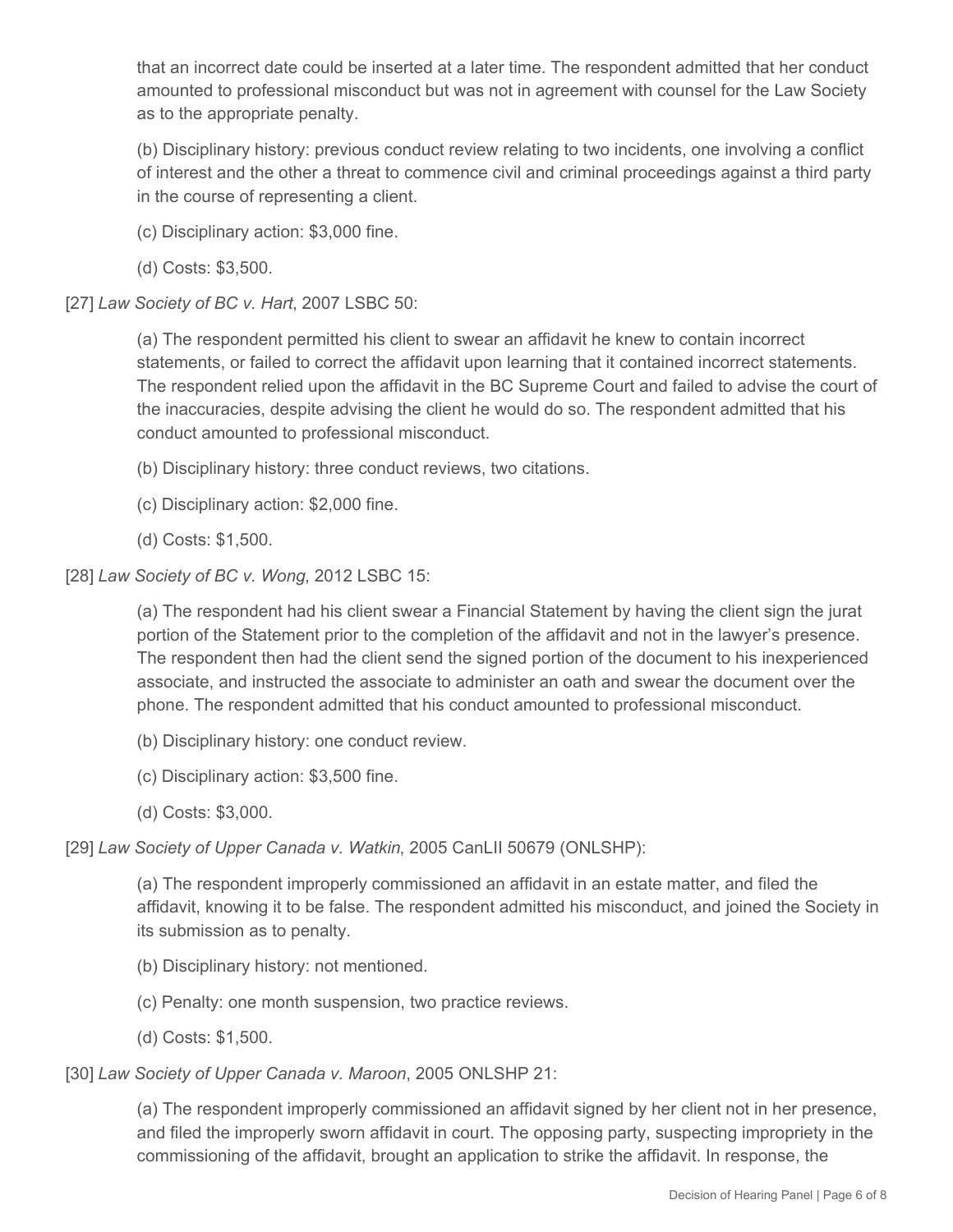respondent swore a false affidavit stating that the client was present in her office when the affidavit was sworn. The respondent was convicted of improperly commissioning an affidavit and perjury, and received a nine-month conditional sentence. The respondent consented to a finding of professional misconduct, but disputed the penalty sought by the Law Society.

- (b) Disciplinary history: none.
- (c) Penalty: six-month suspension.
- (d) Costs: \$1,500.

[31] *Law Society of Upper Canada v. Knowles*, 2008 ONLSAP 3:

(a) The respondent falsely noted her assistant as a witness to the execution of two wills and two powers of attorney, and had her assistant sign the documents as a witness when the assistant had not been present at the time they were executed. The respondent had also permitted her assistant to falsely witness documents on other occasions. The respondent later falsely swore affidavits indicating that her assistant had properly witnessed the execution of the documents, and permitted her assistant to swear affidavits to the same effect. The respondent admitted misconduct, but disputed the penalty sought by the Law Society.

- (b) Disciplinary history: none.
- (c) Penalty: one month suspension (reduced on review from three months).
- (d) Costs: \$1,000.

### **Conclusion**

[32] The behaviour of the Respondent in wilfully filing improperly sworn affidavits and representing to the court otherwise is one of the most serious transgressions that can be committed by a lawyer. It goes to the heart of the legal process before our courts.

[33] The Respondent has a significant disciplinary history in only eight years of practice in British Columbia.

[34] The scope of disciplinary action presented to us ranges from a reprimand to a fine to a suspension of up to six months. The seriousness of the misconduct and the Respondent's disciplinary history lead this Panel to the conclusion that a sanction at the higher end of the range would be appropriate. Rule 4-22 and the decided cases require a panel to accept a proposed sanction that fits within the range. In this case the range submitted is so broad that our exercise of judgment is almost meaningless. Nevertheless, we accept that the majority of the similar decisions before us ordered one month suspensions, and therefore the proposal is appropriate.

# Decision

[35] The Panel accepts the Respondent's admission of professional misconduct with respect to both allegations in the citation.

[36] The Panel accepts the proposed disciplinary action.

## **Order**

[37] The Panel finds that the Respondent has committed professional misconduct and orders that he: